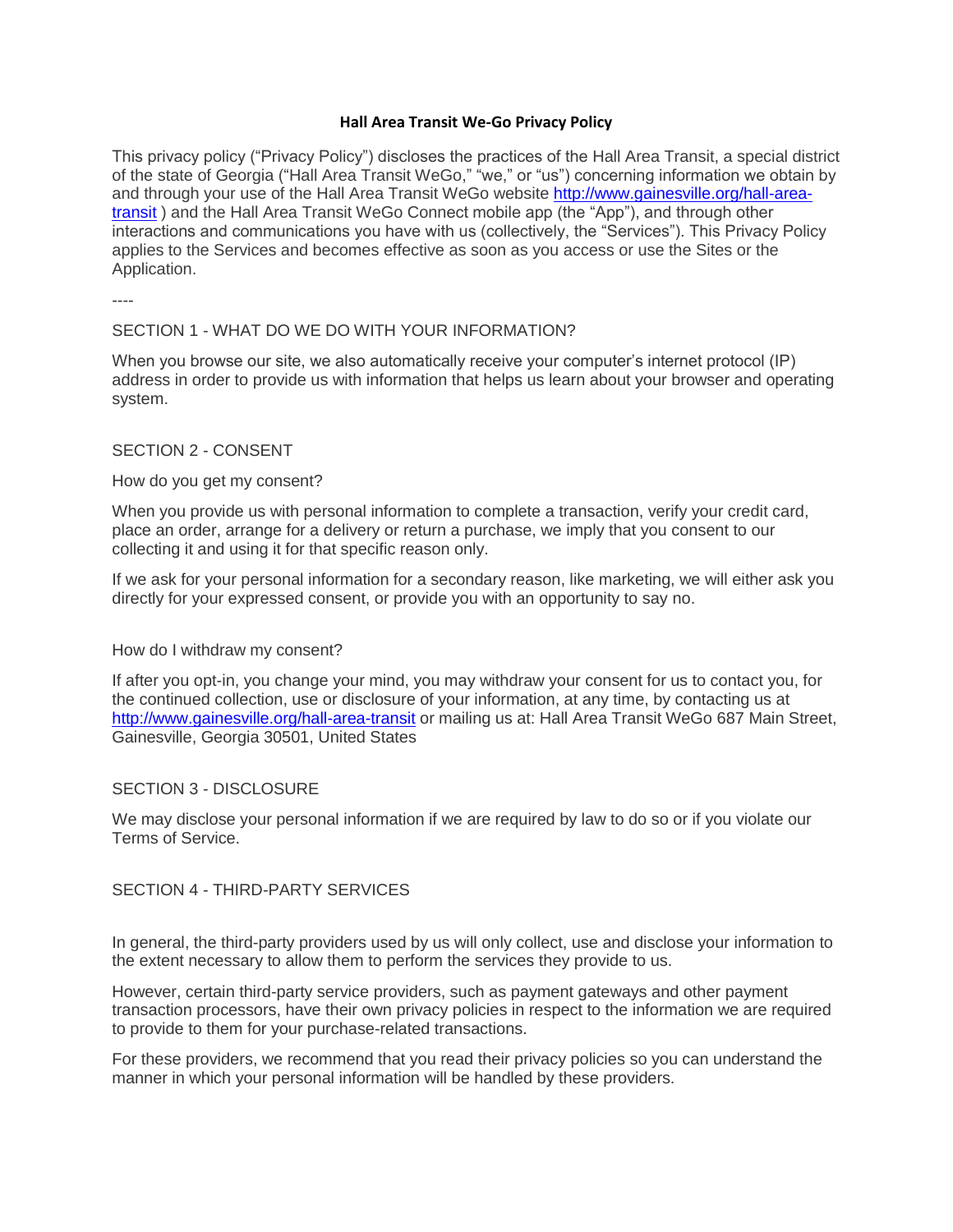In particular, remember that certain providers may be located in or have facilities that are located in a different jurisdiction than either you or us. So if you elect to proceed with a transaction that involves the services of a third-party service provider, then your information may become subject to the laws of the jurisdiction(s) in which that service provider or its facilities are located.

As an example, if you are located in Canada and your transaction is processed by a payment gateway located in the United States, then your personal information used in completing that transaction may be subject to disclosure under United States legislation, including the Patriot Act.

Once you leave our website or are redirected to a third-party website or application, you are no longer governed by this Privacy Policy or our website's Terms of Service.

## Links

When you click on links on our website, they may direct you away from our site. We are not responsible for the privacy practices of other sites and encourage you to read their privacy statements.

# SECTION 5 - The 'Hall Area Transit WeGo ' Mobile App

Hall Area Transit WeGo does not collect or store personal information from customers downloading, installing or using the App on Apple, Android, or Windows smartphone or mobile devices. However, personal information is collected when customers use the App to register for a Hall Area Transit WeGo account. Customers who want to provide feedback via the 'Survey' button in the App have the option to provide contact information if they would like a reply. Payment information is collected when customers sign up to make ticket purchases in the App.

## SECTION 6 - Notifications & Beacons

Hall Area Transit WeGo will send messages in the form of mobile notifications or promotional content though the App. The App may use location information to display notifications or promotional content. Also, messages may be activated by beacon devices in a public space, which communicate location, transit, or event information. To manage notifications for the Application, go to the notifications area in the settings for your device and select Hall Area Transit WeGo.

### SECTION 7 - Social Sharing Features

The Sites or App may integrate with social sharing features and other related tools which let you share actions you take using the Services with other applications, websites, or media, and vice versa. Your use of such features enables the sharing of information with your friends or the public, depending on the settings you establish with the social sharing service. Please refer to the privacy policies of those social sharing services for more information about how they handle the data you provide to or share through them.

### SECTION 8 - SECURITY

To protect your personal information, we take reasonable precautions and follow industry best practices to make sure it is not inappropriately lost, misused, accessed, disclosed, altered or destroyed.